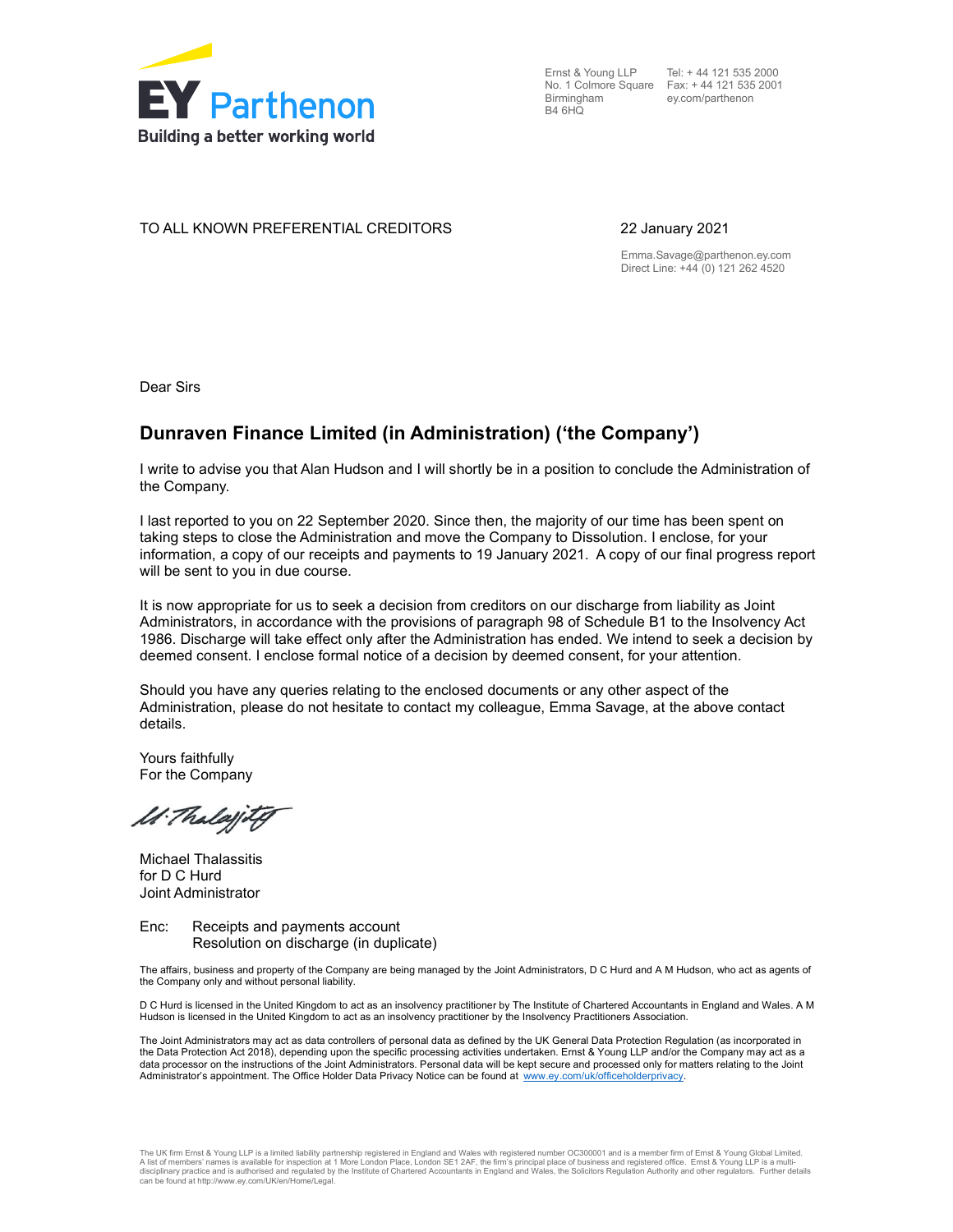

# Dunraven Finance Limited (in Administration) ("the Company")

## Receipts and Payments account to 19 January 2021

|                                    | <b>EY</b> Parthenon                                                       |                              |                |
|------------------------------------|---------------------------------------------------------------------------|------------------------------|----------------|
|                                    |                                                                           |                              |                |
|                                    | Building a better working world                                           |                              |                |
|                                    |                                                                           |                              |                |
|                                    |                                                                           |                              |                |
|                                    |                                                                           |                              |                |
|                                    | Dunraven Finance Limited (in Administration) ("the Company")              |                              |                |
|                                    |                                                                           |                              |                |
|                                    | Receipts and Payments account to 19 January 2021                          |                              |                |
| SoA - estimated                    |                                                                           |                              |                |
| realisable value                   |                                                                           | <b>Cumulative to date</b>    |                |
| (£)                                |                                                                           | (£)                          | Notes          |
|                                    | <b>Fixed charge realisations</b>                                          |                              | $\mathbf{1}$   |
|                                    | Floating charge realisations                                              |                              | 2,3            |
| 13,343,067<br>2,621,698            | Customer loans<br>Cash at appointment                                     | 20,204,441<br>2,639,747      | $\overline{4}$ |
| $\overline{\phantom{a}}$<br>37,884 | Pre-appointment VAT reclaim<br>EPS net income / sales ledger              | 202,300<br>246,530           | 5              |
| 88,132                             | Stock                                                                     | 137,271                      |                |
| $\overline{\phantom{a}}$<br>50,000 | Sundry / other income<br>Supplier bonds                                   | 25,506<br>26,893             |                |
| $\overline{\phantom{a}}$<br>$\sim$ | Insurance claims<br><b>Bank interest</b>                                  | 11,030<br>34,879             |                |
| 17,755                             | IT systems and software licences                                          | 5,833                        |                |
| 16,158,536                         | VAT bad debt relief claims and loan cancellations                         | 1,733,887<br>25,268,317      | 5              |
|                                    |                                                                           |                              |                |
|                                    | Payments<br>Staff and people                                              | (6,072,329)                  | 2,3            |
|                                    | Customer servicing and repairs<br>Telecommunications and IT               | (1,390,940)<br>(1, 332, 494) |                |
|                                    | Property                                                                  | (714, 222)                   |                |
|                                    | Vehicles<br>Agent fees                                                    | (651, 668)<br>(453, 575)     |                |
|                                    | Irrecoverable VAT                                                         | (380,070)                    |                |
|                                    | Bank charges<br>Insurance                                                 | (214, 676)<br>(219,908)      |                |
|                                    | Legal fees<br>Printing, postage and stationery                            | (168, 442)<br>(138, 044)     |                |
|                                    | Redress expense claims                                                    | (73, 649)                    | $\epsilon$     |
|                                    | Sundry / other expenses<br>Joint Administrators' category 1 disbursements | (83,984)<br>(36, 073)        |                |
|                                    | Joint Administrators' category 2 disbursements<br><b>DDIC Charges</b>     | (12, 478)<br>(10, 889)       |                |
|                                    | Corporation tax                                                           |                              |                |
|                                    |                                                                           | (11, 953, 443)               |                |
|                                    | Joint Administrators' remuneration                                        | (1,295,000)                  |                |
|                                    |                                                                           | (13, 248, 443)               |                |
|                                    | <b>Distributions</b>                                                      |                              |                |
|                                    | Secured creditor<br>Preferential creditors                                | (10, 490, 000)<br>(9, 734)   | $\overline{7}$ |
|                                    | Unsecured creditors                                                       | (546, 758)<br>(11,046,492)   | 8              |
|                                    |                                                                           |                              |                |
|                                    | Balance in hand                                                           | 973,383                      |                |
|                                    | <b>Represented by</b><br>Current accounts                                 | 964,132                      | 9              |
|                                    | PAYE / NIC control account                                                |                              |                |
|                                    | VAT control account<br>Rent deposit control account                       | 9,307                        | 5, 10          |
|                                    | Customer collections to return                                            | (56)                         | 11             |
|                                    |                                                                           | 973,383                      |                |